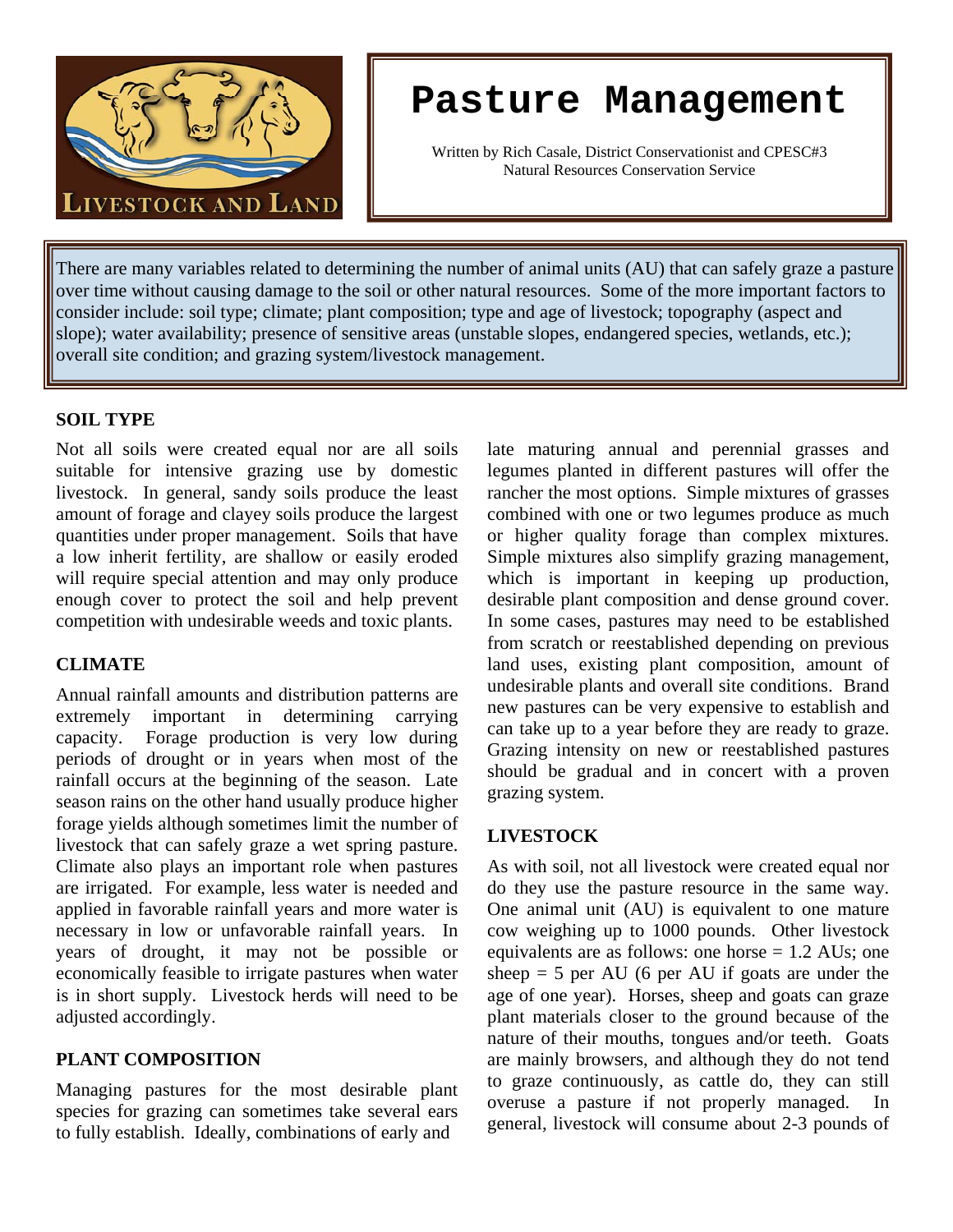dry weight forage per day per 100 pounds of body weight after they are weaned.

# **TOPOGRAPHY (Aspect and Slope)**

The steepness of the terrain and slope orientation to sunlight or aspect has a direct relationship to the productivity of the pasture. For example, south facing slopes that get more sunlight generally produce better than north facing slopes that generally get very little sun and have more brush and tree cover. The steeper the terrain the lesser likelihood that livestock will graze or graze evenly. Steeper slopes usually produce less forage because soils are usually shallower, and they have a higher hazard of erosion. Livestock herds need to be managed accordingly on hillside pastures so that they do not cause damage to slopes or soil.

## **WATER AVAILABLITY**

All livestock operations require ample water supplies to support the intended livestock herd. Horses and cattle need approximately 10-15 gallons of water per day per head while sheep and goats only require about 2-3 gallons per day per head. It takes a large amount of water to irrigate pastures and keep grasses green and growing throughout the year. Irrigated pastures along the Central Coast area of California normally require an application rate of 2-3 inches of water every 10-14 days during hotter weather and less during cooler weather. Most soils cannot take water at a rate higher than 0.3 inches per hour and therefore sprinkler systems should be designed to deliver 3 inches of water over a 12-24 hour period. A sprinkler discharge of 7.5 gallons per minute will apply 0.3 inches of water per hour. If sprinklers are spaced at 40-foot intervals, then there would be 9 sprinkler heads in each acre applying 67.5 gallons per minute per acre or 4,050 gallons per hour per acre for 10 hours within the 12-24 hour period. This is equal to 40,500 gallons of water being applied to each acre irrigated every two weeks or so throughout an irrigation season that lasts approximately 5-6 months. Using an average of 10 irrigations taking place during that time period and realizing that some applications will not be as much because of variations in climatic conditions, soil type and other factors, it can take as much as one acre foot of water (326,000 gallons) to keep one acre of pasture irrigated throughout the dry season. It is important to point out that additional irrigations (as many as 5 in the first 30 days) will be required for any brand new pastures being established.

In addition, livestock should be deferred from grazing pastures during irrigation. Animals may return to graze 2-3 days after irrigation.

#### **PRESENCE OF SENSITIVE AREAS**

If sensitive wildlife areas or other important biotic communities exist within pasture areas or areas accessible to livestock then special provisions may be necessary to insure that these areas are protected. On some ranches, sensitive areas will need to be fenced out and may significantly reduce the total number of acres that livestock are able to graze. Other sensitive areas of concern include unstable slopes, eroded gullies and ravines that present a hazard to livestock and a likelihood of getting worse if accessible to livestock. Other areas such as riparian areas and important water bodies, may also be off limits to livestock.

# **OVERALL SITE CONDITIONS**

Previous land uses and land management practices are important factors to evaluate when planning a grazing system and determining future conservation needs and pasture management objectives. Past land use practices have caused serious damage to soil and plant resources in some areas requiring a great deal more time, expense and effort in maintaining pasture production levels and/or preventing more damage from occurring to the natural resources. In some cases, the damage has been so severe that the land is rendered useless for grazing or for any other type of farming activity. A prime example of this sort of land abuse is found along the San Mateo County coastline. Hundreds of acres have been destroyed from poor farming practices and land use activities over the years reducing or completely eliminating the economic suitability for farming or livestock production. Existing surface drainage and storm water runoff patterns is a site condition often neglected in the planning stages of pasture development. Intermittent drainage swales, low spots, roads, livestock trails, impervious surfaces such as roof tops or pavement and other areas that might increase, divert and/or concentrate runoff should be evaluated and addressed to prevent future drainage and erosion problems and damage to pasture areas.

#### **GRAZING SYSTEMS AND LIVESTOCK MANAGEMENT**

Continuous grazing is probably the most common and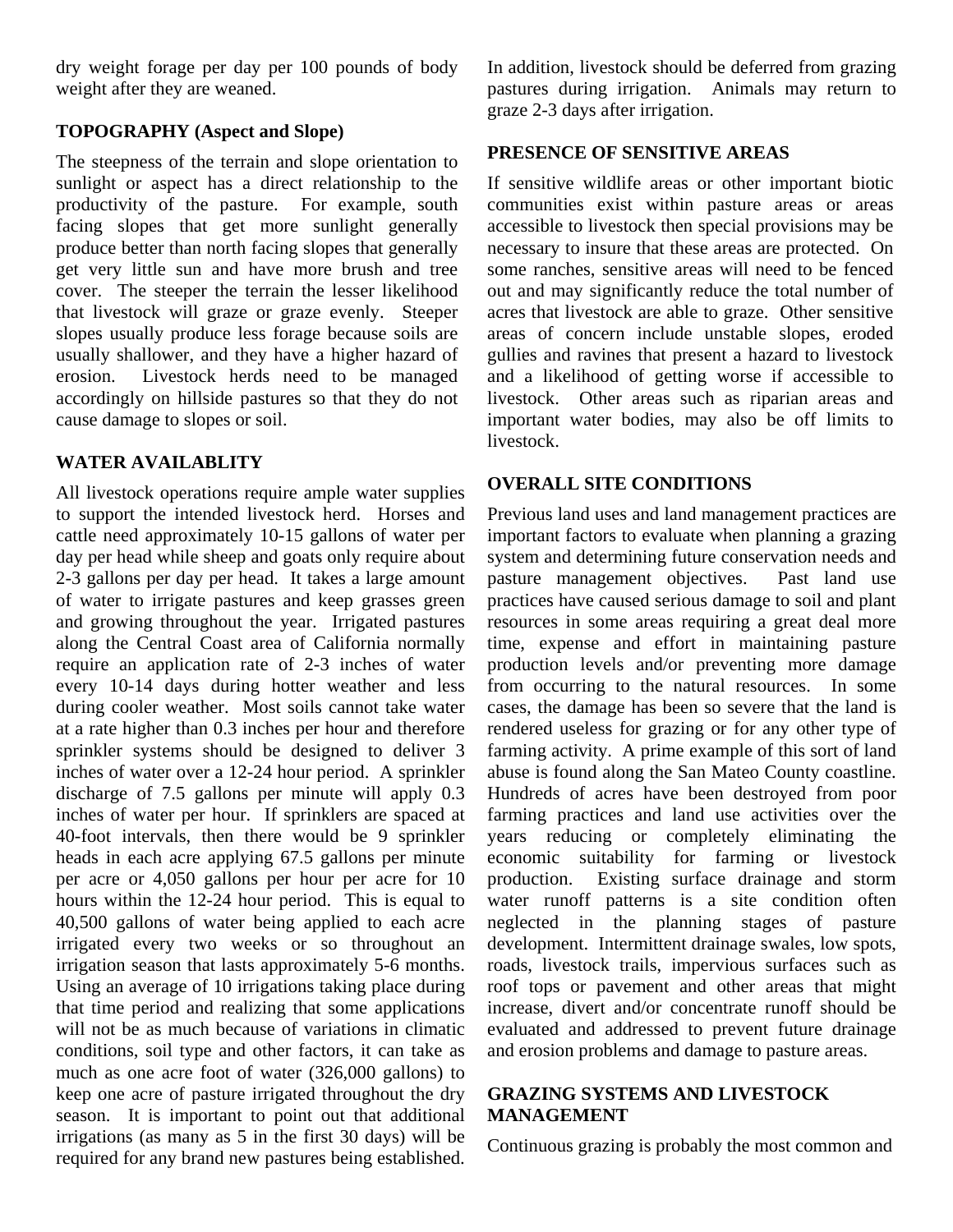least effective method of livestock management. This can be a serious problem because livestock are selective in the plants they graze, including goats. They also tend to concentrate around watering facilities and feeding areas when left in large open fields. Under continuous use, these areas almost always become overgrazed and damaged by the animals. Grazing management by some form of pasture rotation is a common and desirable technique for smaller pasture operations (Note: a small pasture operation in this context is considered to be something less than a thousand acres). Pasture rotation provides an opportunity for the pasture to rest after grazing use, and allows the manager to irrigate part of the pasture while livestock are grazing somewhere else. Care should, however, be taken not to place too many animals on too little pasture. Overgrazing, soil

# **COMMONLY ASKED QUESTIONS**

### *How many animal units can be sustained on one acre without supplemental feeding?*

This is a very site-specific question. There are too many variables involved to come up with an exact number. There is, however, a rule-of-thumb valve that is sometimes used by range and soil conservationists to help them estimate the number of animals a rancher can safely manage when there isn't good data or information on determining factors listed above. In general, a "good" irrigated pasture is capable of supporting about 1½ animal units (without supplemental feed) per acre for the size month grazing period, usually between mid March and mid September, stocking rates can be gradually increased over time anywhere from 10-200% depending on the level and intensity of management, skill and knowledge of the pasture manager, the grazing system selected, the amount of supplemental feed that is provided and actual site conditions, including all the variables listed above. Keep in mind, that livestock numbers would need to be significantly reduced, or completely removed from some pastures, during the winter months when plant growth is slow, soil is wet and prone to compaction and soil erosion. Forage production on the best pasture/range site soil can be as much as 4500 pounds per acre per year under the most favorable, non-irrigated conditions on the Central California coast. Available forage to livestock

erosion and damage to the plant community is almost certain if livestock numbers are increased and not closely monitored. Grazing and resting plants on pasture land in a planned sequence gives the more desirable plants a chance to regrow, compete and multiply, thus gradually increasing the amount of high quality plants available per acre. This improved pasture condition increases livestock production, reduces soil erosion and helps to conserve water. By resting pastures, you can also allow overgrazed areas to become productive. The design of panned grazing systems vary somewhat because of the variables explained above, but no matter what system that is selected the end result will be the same, that is, a pasture that is more productive and can sustain more animal units for a longer period of time.

## **ANIMAL WASTE**

Spreading livestock manure onto irrigated pastures will provide nitrogen, phosphorus, potassium, sulfur and other nutrients in varying amounts. Generally, manure application can be expected to stimulate grasses to a greater degree than legumes. Plants growing around livestock droppings are often unpalatable. Spreading these droppings with a harrow, before irrigation, will help improve forage quality. If animal manure amounts are so great that spreading causes plants to be smothered and/or otherwise become surrounded by rank forage then grazing livestock may in fact avoid the grass all together. An excess of manure, coupled with poor natural drainage and/or inadequate drainage management could cause a water quality problem and an environmental health concern. Contamination of groundwater source is a very site-specific issue. If the pasture(s) in question are in a groundwater recharge area then there is a likelihood of groundwater pollution if these areas have been spread with manure and other conditions are present that would allow for nutrient infiltration into groundwater supplies. County Environmental Health Services might be better source of information pertaining to the affect animal waste has on groundwater supplies when it is incorporated into the soil.

during the grazing season would be approximately 3500 pounds on the best soil because 1000 pounds must be left for erosion control, seed source (if animal grass) and to prevent the invasion of undesirable plants. In addition, even in heavily utilized pastures, there is forage left virtually untouched (approximately 10%) because it is where manure has been or it's unpalatable for one reason or another.